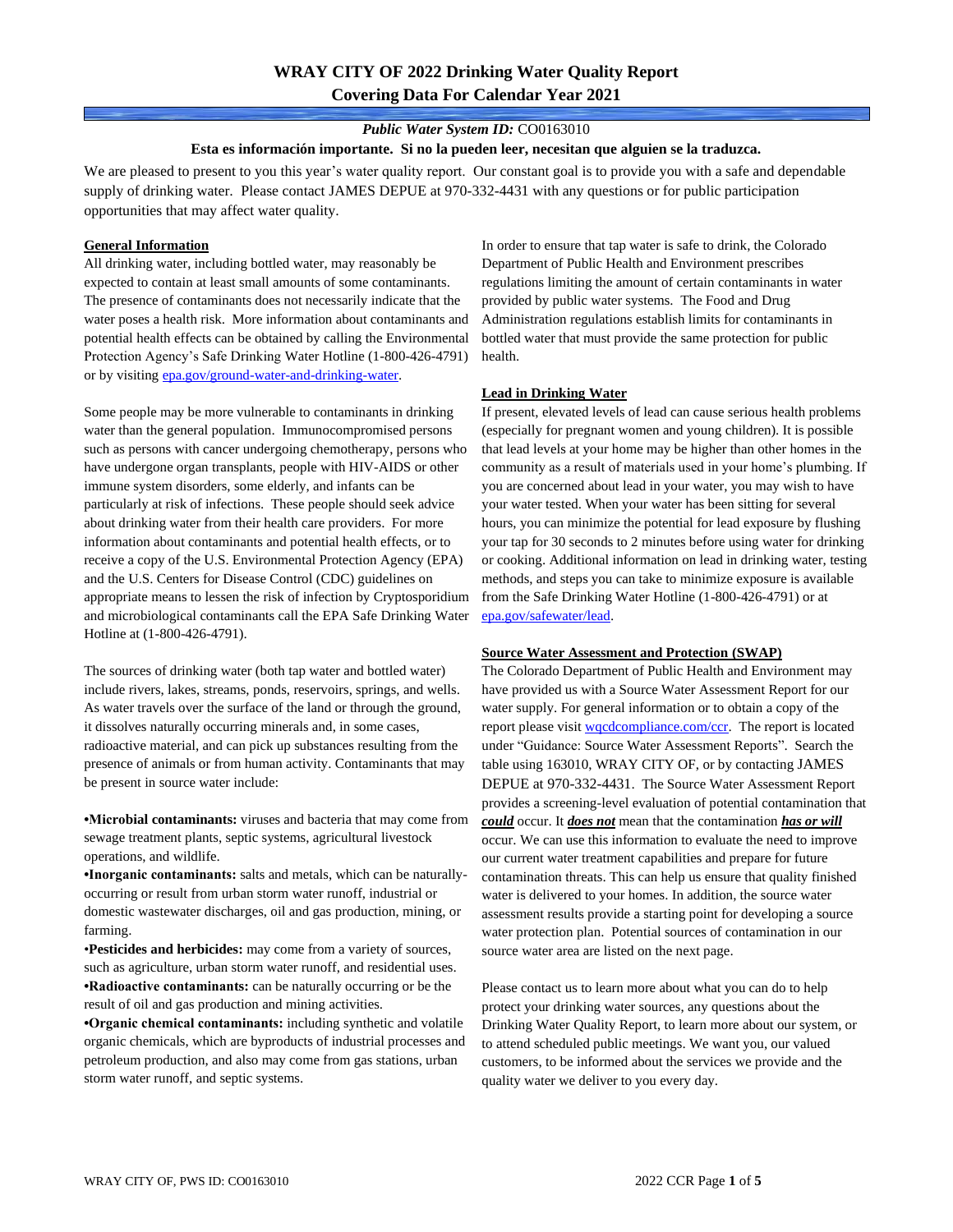# **Our Water Sources**

| <b>Sources (Water Type - Source Type)</b> | <b>Potential Source(s) of Contamination</b>              |
|-------------------------------------------|----------------------------------------------------------|
| WELL NO 6 (Groundwater-Well)              |                                                          |
| WELL NO 7 (Groundwater-Well)              |                                                          |
| WELL NO 8 (Groundwater-Well)              | Commercial/Industrial/Transportation, Urban Recreational |
| WELL NO 9 (Groundwater-Well)              | Grasses, Road Miles                                      |
| WELL NO 10 (Groundwater-Well)             |                                                          |
|                                           |                                                          |
|                                           |                                                          |

## **Terms and Abbreviations**

- **Maximum Contaminant Level (MCL)** − The highest level of a contaminant allowed in drinking water.
- **Treatment Technique (TT)** − A required process intended to reduce the level of a contaminant in drinking water.
- **Health-Based** − A violation of either a MCL or TT.
- **Non-Health-Based** − A violation that is not a MCL or TT.
- **Action Level (AL)** − The concentration of a contaminant which, if exceeded, triggers treatment and other regulatory requirements.
- **Maximum Residual Disinfectant Level (MRDL)** − The highest level of a disinfectant allowed in drinking water. There is convincing evidence that addition of a disinfectant is necessary for control of microbial contaminants.
- **Maximum Contaminant Level Goal (MCLG)** − The level of a contaminant in drinking water below which there is no known or expected risk to health. MCLGs allow for a margin of safety.
- **Maximum Residual Disinfectant Level Goal (MRDLG)** − The level of a drinking water disinfectant, below which there is no known or expected risk to health. MRDLGs do not reflect the benefits of the use of disinfectants to control microbial contaminants.
- **Violation (No Abbreviation)** − Failure to meet a Colorado Primary Drinking Water Regulation.
- **Formal Enforcement Action (No Abbreviation)** − Escalated action taken by the State (due to the risk to public health, or number or severity of violations) to bring a non-compliant water system back into compliance.
- **Variance and Exemptions (V/E)** − Department permission not to meet a MCL or treatment technique under certain conditions.
- **Gross Alpha (No Abbreviation)** − Gross alpha particle activity compliance value. It includes radium-226, but excludes radon 222, and uranium.
- **Picocuries per liter (pCi/L)** Measure of the radioactivity in water.
- **Nephelometric Turbidity Unit (NTU)** − Measure of the clarity or cloudiness of water. Turbidity in excess of 5 NTU is just noticeable to the typical person.
- **Compliance Value (No Abbreviation)** Single or calculated value used to determine if regulatory contaminant level (e.g. MCL) is met. Examples of calculated values are the  $90<sup>th</sup>$  Percentile, Running Annual Average (RAA) and Locational Running Annual Average (LRAA).
- **Average (x-bar)** − Typical value.
- **Range (R)**  $-$  Lowest value to the highest value.
- **Sample Size (n)** − Number or count of values (i.e. number of water samples collected).
- **Parts per million = Milligrams per liter (ppm = mg/L)** − One part per million corresponds to one minute in two years or a single penny in \$10,000.
- **Parts per billion = Micrograms per liter (ppb = ug/L)** − One part per billion corresponds to one minute in 2,000 years, or a single penny in \$10,000,000.
- **Not Applicable**  $(N/A)$  Does not apply or not available.
- **Level 1 Assessment** A study of the water system to identify potential problems and determine (if possible) why total coliform bacteria have been found in our water system.
- **Level 2 Assessment** A very detailed study of the water system to identify potential problems and determine (if possible) why an E. coli MCL violation has occurred and/or why total coliform bacteria have been found in our water system on multiple occasions.

## **Detected Contaminants**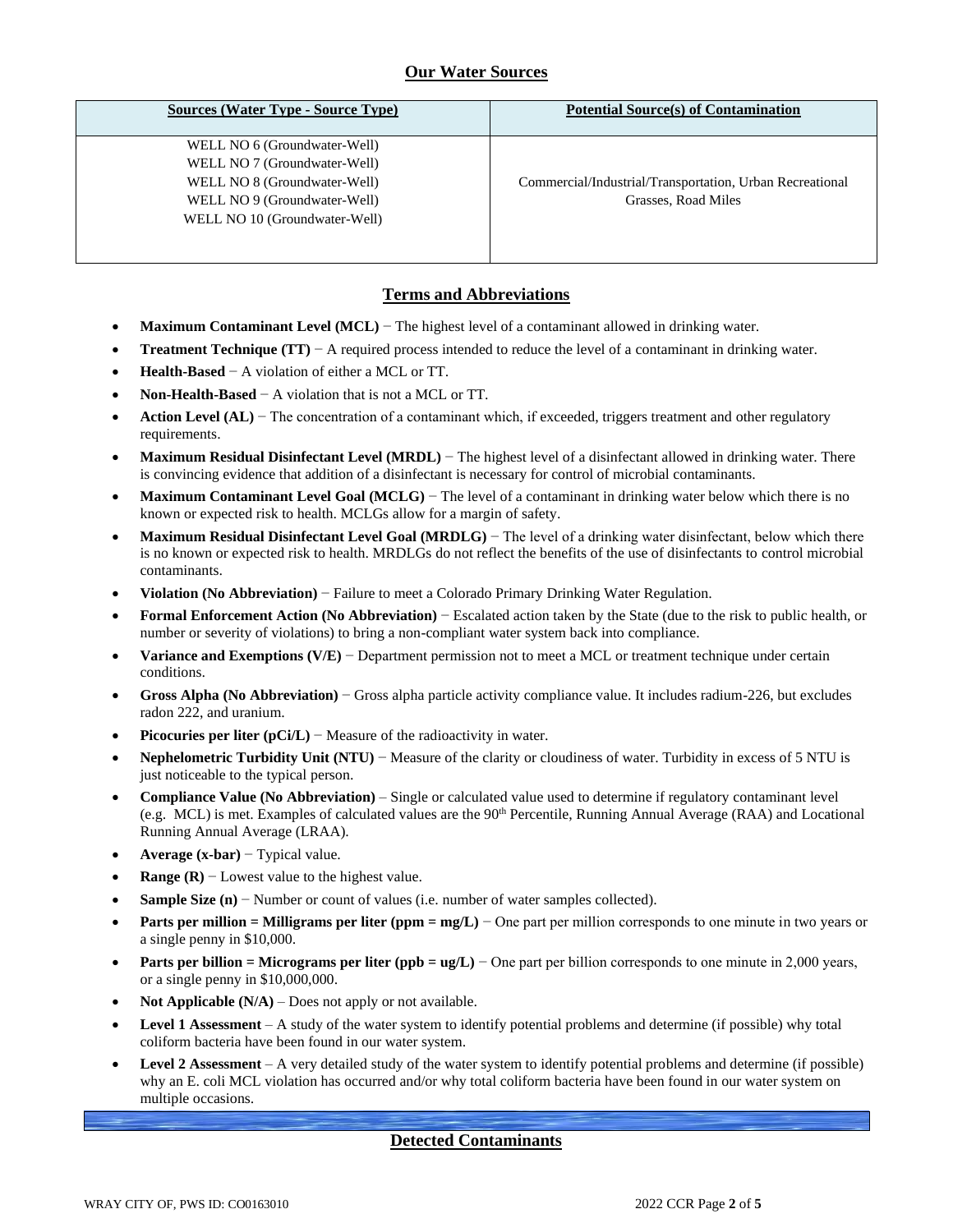WRAY CITY OF routinely monitors for contaminants in your drinking water according to Federal and State laws. The following table(s) show all detections found in the period of January 1 to December 31, 2021 unless otherwise noted. The State of Colorado requires us to monitor for certain contaminants less than once per year because the concentrations of these contaminants are not expected to vary significantly from year to year, or the system is not considered vulnerable to this type of contamination. Therefore, some of our data, though representative, may be more than one year old. Violations and Formal Enforcement Actions, if any, are reported in the next section of this report.

**Note:** Only detected contaminants sampled within the last 5 years appear in this report. If no tables appear in this section then no contaminants were detected in the last round of monitoring.

|                     |                                                                                                |                 |                                                       |                    |                                                                                                                                                                                          | Disinfectants Sampled in the Distribution System         |  |                                     |                |                            |                 |                  |                   |                    |                              |                                |
|---------------------|------------------------------------------------------------------------------------------------|-----------------|-------------------------------------------------------|--------------------|------------------------------------------------------------------------------------------------------------------------------------------------------------------------------------------|----------------------------------------------------------|--|-------------------------------------|----------------|----------------------------|-----------------|------------------|-------------------|--------------------|------------------------------|--------------------------------|
|                     |                                                                                                |                 |                                                       |                    | <b>TT Requirement:</b> At least 95% of samples per period (month or quarter) must be at least 0.2 ppm <i>OR</i><br>If sample size is less than 40 no more than 1 sample is below 0.2 ppm |                                                          |  |                                     |                |                            |                 |                  |                   |                    |                              |                                |
|                     |                                                                                                |                 |                                                       |                    |                                                                                                                                                                                          | Typical Sources: Water additive used to control microbes |  |                                     |                |                            |                 |                  |                   |                    |                              |                                |
|                     |                                                                                                |                 |                                                       |                    |                                                                                                                                                                                          |                                                          |  |                                     |                |                            |                 |                  |                   |                    |                              |                                |
| <b>Disinfectant</b> | <b>TT</b><br><b>Time Period</b><br><b>Results</b><br><b>Number of Samples</b><br><b>Sample</b> |                 |                                                       |                    |                                                                                                                                                                                          |                                                          |  |                                     |                |                            |                 |                  |                   |                    | <b>MRDL</b>                  |                                |
| <b>Name</b>         |                                                                                                |                 | <b>Below Level</b><br><b>Size</b><br><b>Violation</b> |                    |                                                                                                                                                                                          |                                                          |  |                                     |                |                            |                 |                  |                   |                    |                              |                                |
|                     |                                                                                                |                 |                                                       |                    |                                                                                                                                                                                          |                                                          |  |                                     |                |                            |                 |                  |                   |                    |                              |                                |
| Chlorine            |                                                                                                |                 | December, 2021                                        |                    |                                                                                                                                                                                          |                                                          |  | Lowest period percentage of samples |                |                            | $\Omega$        |                  | $\overline{2}$    |                    | N <sub>o</sub>               | 4.0 ppm                        |
|                     |                                                                                                |                 |                                                       |                    |                                                                                                                                                                                          | meeting TT requirement: 100%                             |  |                                     |                |                            |                 |                  |                   |                    |                              |                                |
|                     |                                                                                                |                 |                                                       |                    |                                                                                                                                                                                          |                                                          |  |                                     |                |                            |                 |                  |                   |                    |                              |                                |
|                     | Lead and Copper Sampled in the Distribution System                                             |                 |                                                       |                    |                                                                                                                                                                                          |                                                          |  |                                     |                |                            |                 |                  |                   |                    |                              |                                |
| Contaminant         |                                                                                                | <b>Time</b>     |                                                       |                    | 90 <sup>th</sup>                                                                                                                                                                         | <b>Sample</b>                                            |  | Unit of                             |                | 90 <sup>th</sup>           | <b>Sample</b>   |                  | 90 <sup>th</sup>  |                    | <b>Typical Sources</b>       |                                |
| <b>Name</b>         |                                                                                                |                 | Period                                                |                    | Percentile                                                                                                                                                                               | <b>Size</b>                                              |  | <b>Measure</b>                      |                | <b>Sites</b><br>Percentile |                 |                  | Percentile        |                    |                              |                                |
|                     |                                                                                                |                 |                                                       |                    |                                                                                                                                                                                          |                                                          |  |                                     |                | AL                         | Above           |                  | AL                |                    |                              |                                |
|                     |                                                                                                |                 |                                                       |                    |                                                                                                                                                                                          |                                                          |  |                                     |                |                            | AL              |                  | <b>Exceedance</b> |                    |                              |                                |
|                     |                                                                                                |                 |                                                       |                    |                                                                                                                                                                                          |                                                          |  |                                     |                |                            | $\overline{0}$  |                  |                   |                    |                              |                                |
| Copper              |                                                                                                | 09/28/2021      |                                                       |                    | 0.13                                                                                                                                                                                     | 10                                                       |  | ppm                                 |                | 1.3                        |                 |                  |                   | Corrosion of<br>No |                              |                                |
|                     | to                                                                                             |                 |                                                       |                    |                                                                                                                                                                                          |                                                          |  |                                     |                |                            |                 |                  |                   | household plumbing |                              |                                |
|                     | 09/28/2021                                                                                     |                 |                                                       |                    |                                                                                                                                                                                          |                                                          |  |                                     |                |                            |                 |                  |                   |                    | systems; Erosion of          |                                |
|                     |                                                                                                |                 |                                                       |                    |                                                                                                                                                                                          |                                                          |  |                                     |                |                            |                 |                  |                   | natural deposits   |                              |                                |
|                     |                                                                                                |                 |                                                       |                    | Disinfection Byproducts Sampled in the Distribution System                                                                                                                               |                                                          |  |                                     |                |                            |                 |                  |                   |                    |                              |                                |
| <b>Name</b>         | Year                                                                                           |                 | Average                                               |                    | Range                                                                                                                                                                                    | <b>Sample</b>                                            |  | Unit of                             | <b>MCL</b>     |                            | <b>MCLG</b>     | <b>MCL</b>       |                   |                    | <b>Typical Sources</b>       |                                |
|                     |                                                                                                |                 |                                                       |                    | $Low - High$                                                                                                                                                                             | <b>Size</b>                                              |  | <b>Measure</b>                      |                |                            |                 |                  | <b>Violation</b>  |                    |                              |                                |
|                     |                                                                                                |                 |                                                       |                    |                                                                                                                                                                                          |                                                          |  |                                     |                |                            |                 |                  |                   |                    |                              |                                |
| Total               | 2021                                                                                           |                 | 1.2                                                   |                    | 1.2 to 1.2                                                                                                                                                                               | $\mathbf{1}$                                             |  | ppb                                 | 80             |                            | N/A             | N <sub>o</sub>   |                   |                    | <b>Byproduct of drinking</b> |                                |
| Trihalome           |                                                                                                |                 |                                                       |                    |                                                                                                                                                                                          |                                                          |  |                                     |                |                            |                 |                  |                   |                    | water disinfection           |                                |
| thanes              |                                                                                                |                 |                                                       |                    |                                                                                                                                                                                          |                                                          |  |                                     |                |                            |                 |                  |                   |                    |                              |                                |
| (TTHM)              |                                                                                                |                 |                                                       |                    |                                                                                                                                                                                          |                                                          |  |                                     |                |                            |                 |                  |                   |                    |                              |                                |
|                     |                                                                                                |                 |                                                       |                    | Radionuclides Sampled at the Entry Point to the Distribution System                                                                                                                      |                                                          |  |                                     |                |                            |                 |                  |                   |                    |                              |                                |
|                     |                                                                                                |                 |                                                       |                    |                                                                                                                                                                                          |                                                          |  |                                     |                |                            |                 |                  |                   |                    |                              |                                |
| <b>Contaminant</b>  |                                                                                                | Year<br>Average |                                                       |                    | Range                                                                                                                                                                                    |                                                          |  | <b>Sample</b>                       | <b>Unit of</b> |                            | <b>MCL</b>      | <b>MCLG</b>      | <b>MCL</b>        |                    |                              | <b>Typical Sources</b>         |
| <b>Name</b>         |                                                                                                |                 |                                                       |                    | $Low - High$                                                                                                                                                                             |                                                          |  | <b>Size</b>                         | <b>Measure</b> |                            |                 |                  |                   | <b>Violation</b>   |                              |                                |
|                     |                                                                                                |                 |                                                       |                    |                                                                                                                                                                                          |                                                          |  |                                     |                |                            | $\overline{15}$ |                  | $\overline{No}$   |                    |                              |                                |
| Gross Alpha         |                                                                                                | 2019<br>0.41    |                                                       | $0.41$ to $0.41\,$ |                                                                                                                                                                                          |                                                          |  | $\perp$                             | pCi/L          |                            |                 | $\theta$         |                   |                    |                              | Erosion of<br>natural deposits |
|                     |                                                                                                |                 |                                                       |                    |                                                                                                                                                                                          |                                                          |  |                                     |                |                            |                 |                  |                   |                    |                              |                                |
| Combined            |                                                                                                | 2019            | 2.8                                                   | 2.8 to 2.8         |                                                                                                                                                                                          |                                                          |  | $\mathbf{1}$                        | pCi/L          |                            | 5               | $\boldsymbol{0}$ |                   | $\rm No$           |                              | Erosion of                     |
| Radium              |                                                                                                |                 |                                                       |                    |                                                                                                                                                                                          |                                                          |  |                                     |                |                            |                 |                  |                   |                    |                              | natural deposits               |
|                     |                                                                                                |                 |                                                       |                    |                                                                                                                                                                                          |                                                          |  |                                     |                |                            |                 |                  |                   |                    |                              |                                |
|                     |                                                                                                |                 |                                                       |                    |                                                                                                                                                                                          |                                                          |  |                                     |                |                            |                 |                  |                   |                    |                              |                                |
| Combined<br>Uranium |                                                                                                | 2019            | $\tau$                                                |                    | $7$ to $7\,$                                                                                                                                                                             |                                                          |  | $\mathbf{1}$                        | ppb            |                            | 30              | $\boldsymbol{0}$ | $\rm No$          |                    |                              | Erosion of<br>natural deposits |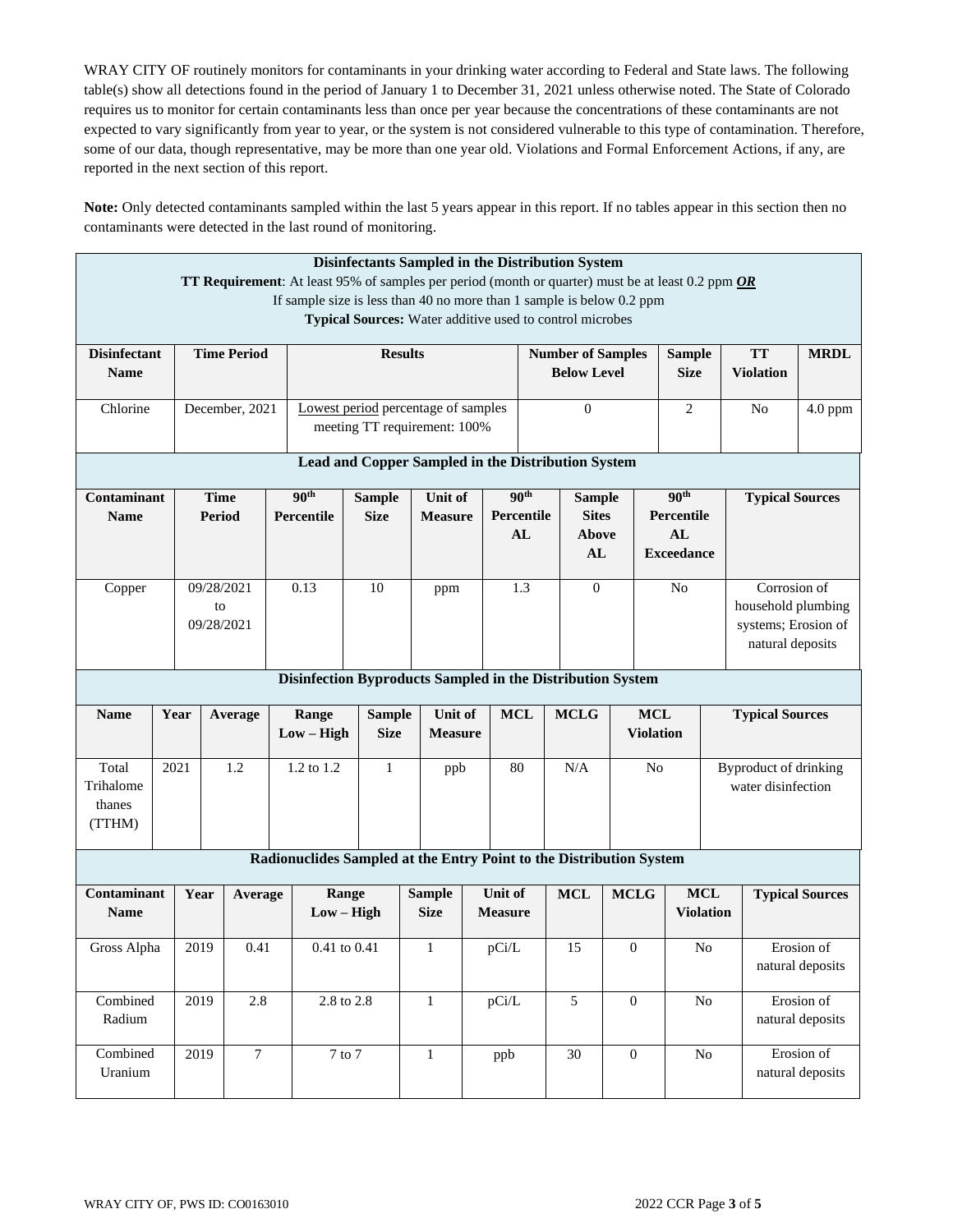| Inorganic Contaminants Sampled at the Entry Point to the Distribution System                                                                                                                                                                                                                                                                                                                                                                                                                                            |                                                                                                                                                   |  |                |                       |                              |                                  |                |                |                               |                                                                                                                                                |  |  |
|-------------------------------------------------------------------------------------------------------------------------------------------------------------------------------------------------------------------------------------------------------------------------------------------------------------------------------------------------------------------------------------------------------------------------------------------------------------------------------------------------------------------------|---------------------------------------------------------------------------------------------------------------------------------------------------|--|----------------|-----------------------|------------------------------|----------------------------------|----------------|----------------|-------------------------------|------------------------------------------------------------------------------------------------------------------------------------------------|--|--|
| Contaminant<br><b>Name</b>                                                                                                                                                                                                                                                                                                                                                                                                                                                                                              | Year                                                                                                                                              |  | Average        | Range<br>$Low - High$ | <b>Sample</b><br><b>Size</b> | <b>Unit of</b><br><b>Measure</b> | <b>MCL</b>     | <b>MCLG</b>    | $\bf MCL$<br><b>Violation</b> | <b>Typical Sources</b>                                                                                                                         |  |  |
| Arsenic                                                                                                                                                                                                                                                                                                                                                                                                                                                                                                                 | 2019                                                                                                                                              |  | 9              | 9 to 9                | $\mathbf{1}$                 | ppb                              | 10             | $\mathbf{0}$   | N <sub>o</sub>                | Erosion of natural<br>deposits; runoff<br>from orchards;<br>runoff from glass<br>and electronics<br>production wastes                          |  |  |
| Barium                                                                                                                                                                                                                                                                                                                                                                                                                                                                                                                  | 2019                                                                                                                                              |  | 0.11           | $0.11$ to $0.11$      | $\mathbf{1}$                 | ppm                              | $\overline{c}$ | $\overline{2}$ | N <sub>o</sub>                | Discharge of<br>drilling wastes;<br>discharge from<br>metal refineries;<br>erosion of natural<br>deposits                                      |  |  |
| Chromium                                                                                                                                                                                                                                                                                                                                                                                                                                                                                                                | 2019                                                                                                                                              |  | $\mathfrak{2}$ | $2$ to $2$            | $\mathbf{1}$                 | ppb                              | 100            | 100            | No                            | Discharge from<br>steel and pulp<br>mills; erosion of<br>natural deposits                                                                      |  |  |
| Fluoride                                                                                                                                                                                                                                                                                                                                                                                                                                                                                                                | 2020                                                                                                                                              |  | 0.82           | $0.82$ to $0.82$      | $\mathbf{1}$                 | ppm                              | $\overline{4}$ | $\overline{4}$ | N <sub>o</sub>                | Erosion of natural<br>deposits; water<br>additive which<br>promotes strong<br>teeth; discharge<br>from fertilizer and<br>aluminum<br>factories |  |  |
| Nitrate                                                                                                                                                                                                                                                                                                                                                                                                                                                                                                                 | 2021                                                                                                                                              |  | $\overline{2}$ | $2$ to $2$            | $\mathbf{1}$                 | ppm                              | 10             | 10             | $\rm No$                      | Runoff from<br>fertilizer use;<br>leaching from<br>septic tanks,<br>sewage; erosion of<br>natural deposits                                     |  |  |
| Selenium                                                                                                                                                                                                                                                                                                                                                                                                                                                                                                                | 2019                                                                                                                                              |  | 5              | 5 to 5                | 1                            | ppb                              | 50             | 50             | N <sub>0</sub>                | Discharge from<br>petroleum and<br>metal refineries;<br>erosion of natural<br>deposits; discharge<br>from mines                                |  |  |
| Arsenic: while your drinking water meets the EPA's standard for arsenic, it does contain low levels of arsenic. The EPA's<br>standard balances the current understanding of arsenic's possible health effects against the costs of removing arsenic from<br>drinking water. The EPA continues to research the health effects of low levels of arsenic, which is a mineral known to cause<br>cancer in humans at high concentrations and is linked to other health effects such as skin damage and circulatory problems. |                                                                                                                                                   |  |                |                       |                              |                                  |                |                |                               |                                                                                                                                                |  |  |
| <b>Secondary Contaminants**</b><br>** Secondary standards are non-enforceable guidelines for contaminants that may cause cosmetic effects (such as skin, or tooth<br>discoloration) or aesthetic effects (such as taste, odor, or color) in drinking water.                                                                                                                                                                                                                                                             |                                                                                                                                                   |  |                |                       |                              |                                  |                |                |                               |                                                                                                                                                |  |  |
| Name                                                                                                                                                                                                                                                                                                                                                                                                                                                                                                                    | Contaminant<br>Unit of<br>Range<br><b>Sample</b><br>Year<br><b>Secondary Standard</b><br>Average<br>$Low - High$<br><b>Size</b><br><b>Measure</b> |  |                |                       |                              |                                  |                |                |                               |                                                                                                                                                |  |  |